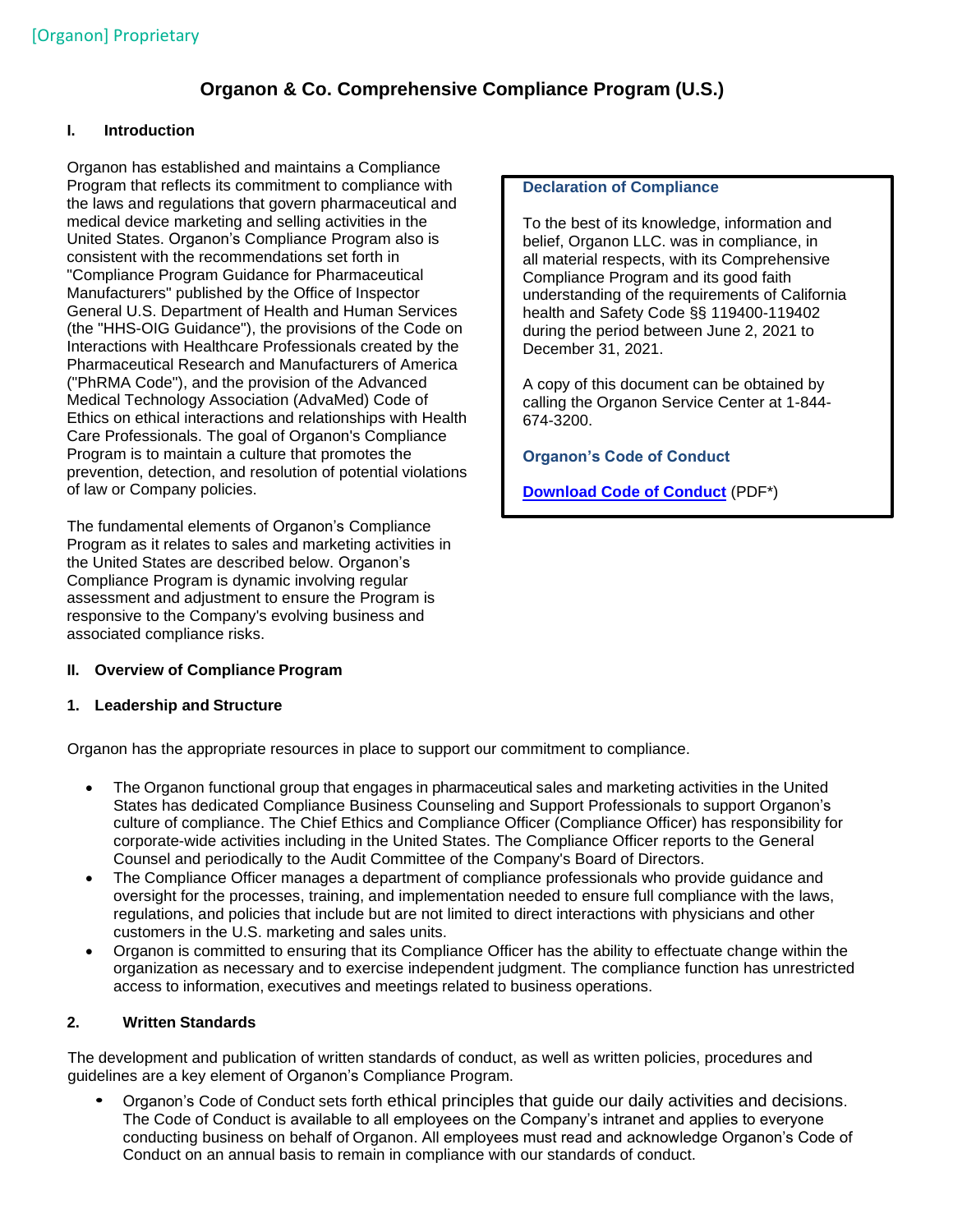- In addition to the Code of Conduct, Organon has corporate policies, procedures and guidelines that outline the specific behaviors required for day-to-day operations and outline how Organon employees are expected to conduct their activities. Among other things, these policies, procedures, and guidelines address potential risk areas such as those identified in the HHS-OIG Guidance. For example, Organon has polices regulating: prescription drug sampling; Organon-led promotional and educational programs; financial support of independent continuing medical education; scientific research grants; consulting arrangements with medical or healthcare professionals; service agreements with customers; and the provision of grants or other funding in support of healthcare-related initiatives sponsored by professional societies, patient advocacy groups, trade associations, charitable entities and other organizations.
- Organon's policies relating to Field Based Employees' interactions with medical or healthcare professionals provides that such interactions must focus on: (1) providing honest, fair, non-misleading, accurate, and balanced information about Organon products consistent with the product label or approved promotional materials, (2) providing approved product, disease, or other legitimate business information or technical instruction to appropriate customers in a professional and proper manner. As a matter of policy, Organon Field Based and Headquarters employees are prohibited from offering healthcare professionals recreational or entertainment items of, such as tickets to sporting events, support for office social events, gift certificates to stores or golf outings.
- Under Organon's policies, Organon Field Based Employees occasionally may provide medical or healthcare professionals with approved educational items that are not of substantial value. These materials are intended primarily for the education of healthcare professionals or for healthcare professionals to use for the education of patients and may include items such as medical textbooks, medical journals, or anatomical models. Items, even of minimal value, may not be provided for healthcare professionals' use that do not advance disease or treatment education. For example, pens, notepads and similar "reminder items" with company logos may not be distributed. Organon's policies have been developed to be consistent with the PhRMA Code, Advamed Code of Ethics, and the HHS-OIGGuidance.
- Organon's policies HCPs attending should have an independent, bona fide educational need to receive information about the risks, benefits, and appropriate uses of Organon products and disease states. These events provide high-quality clinical, disease and drug therapy information, are in accordance with FDA regulations, and are specifically designed to provide the type of information practicing medical and healthcare professionals have indicated to Organon that they need and find most useful in the treatment of their patients. In connection with such presentations or discussions, occasional modest meals may be provided to medical or healthcare professionals provided the meals occur in a venue and manner conducive to informational communication, and provided that there is a reasonable expectation, and reasonable steps are taken to confirm, that each attendee has a substantive interaction or discussion with Organon's representatives. Guests of permitted attendees, including spouses and significant others, are prohibited, even if they show up uninvited. Repeat attendance at a speaker program on the same or substantially the same topic is generally not appropriate unless the attendee has a bona fide educational need to receive the information presented and as specifically approved by Organon Headquarters. Organon's policies are designed to ensure that these meals are provided in accordance with the PhRMA Code, Advamed Code of Ethics and the HHS-OIG Guidance.
- As required by California Health & Safety Code §§ 119400-119402, Organon has established an annual dollar limit on educational or practice-related items, items of minimal value and meals which Organon Field Based Employees are permitted to provide to medical or healthcare professionals in California under Organon's policies. The annual limit of \$2,000 applies to educational or practice-related items, items of minimal value, and meals associated with informational presentations or discussions provided to medical or healthcare professionals in California; and incorporates the limitations and definitions contained in the statute.
- Consistent with California Law, Organon's annual dollar limit does not include drug samples given to medical and healthcare professionals intended for free distribution to patients, financial support for continuing medical education forums, financial support for health educational scholarships or fair market value payments for legitimate professional services provided by healthcare or medical professionals. In addition, the annual dollar limit does not include reprints of medical journal articles, printed advertising or promotional materials, and items provided for distribution to patients (e.g., patient-oriented health and disease management information). The annual limit is not intended to serve as a spending objective or goal by Organon for healthcare professionals in California; rather, it is intended to establish an annual upper limit for those healthcare professionals with whom Organon employees interact across multiple therapeutic areas and reflects that Organon may interact with medical or healthcare professionals through multiple channels, as discussed below.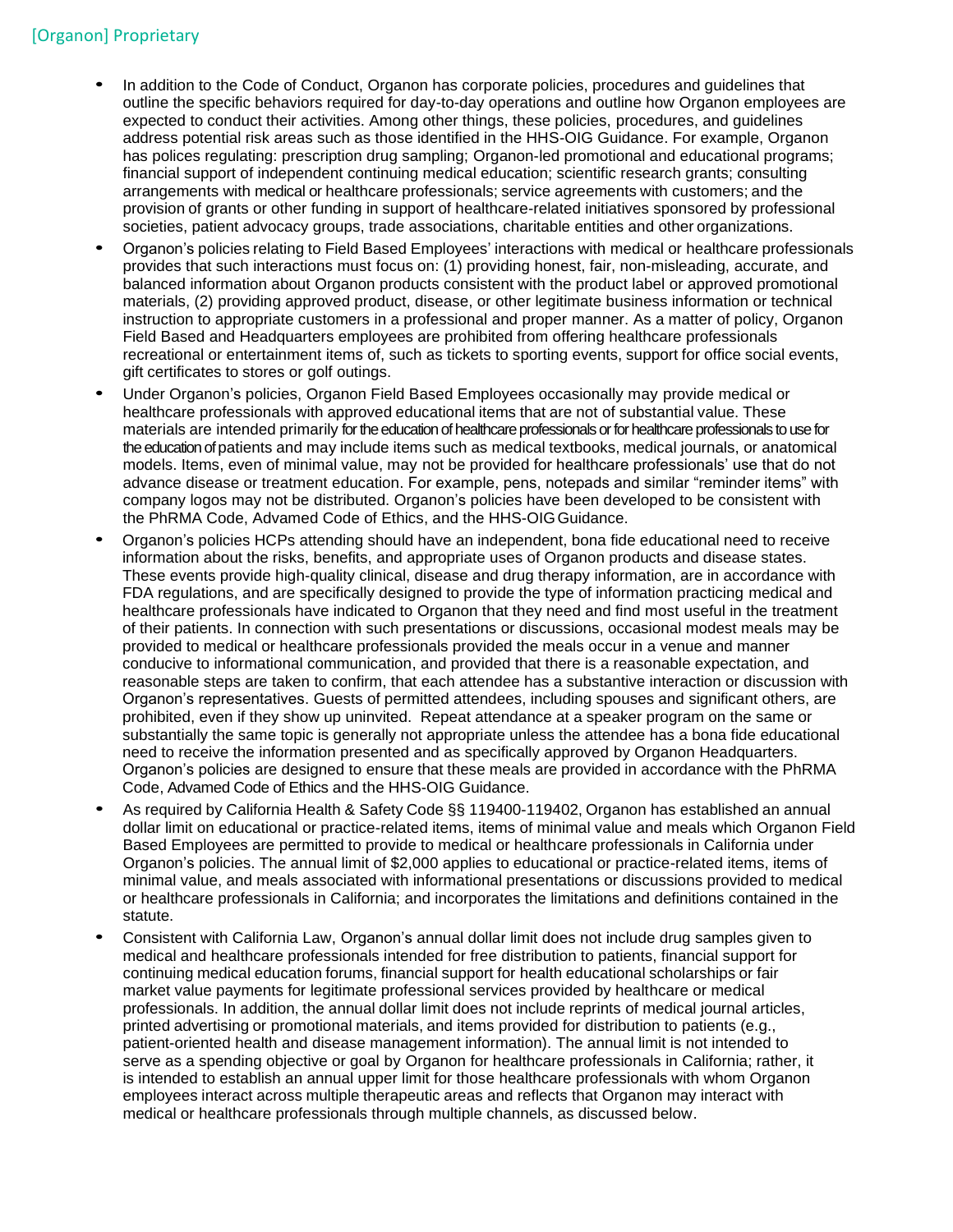# [Organon] Proprietary

• Some of the medical and healthcare professionals Organon calls on may have practices spanning multiple therapeutic categories in which Organon has medicines or other health products. Organon's pharmaceutical portfolio of products currently includes seven products and one medical device that are actively promoted by Organon Field Based Employees and contracted sales teams. There may be multiple discussions and informational presentations that occur between these individuals and Organon Field Based Employees. It is in recognition of these instances that Organon's annual upper limit on expenditures for medical and healthcare professionals is currently set at \$2,000. These expenditures included modest meals associated with informational presentations and discussion and include the fair market value of educational and practice-related items provided to medical and health care professionals as set forth above.

# **3. Education and Training**

Another critical element of our Compliance Program is the education and annual training of our Field Based and Headquarters employees on their legal and ethical obligations under Organon's policies and the laws, regulations and guidelines that govern pharmaceutical and device marketing and selling activities in the United States.

- Organon is committed to taking all necessary steps to effectively communicate our standards and procedures to all affected field based and headquarters personnel. Organon's Code of Conduct and policies are always available to employees through the Organon intranet.
- All Organon Field Based and Marketing Headquarters employees are required to participate in annual training as a condition of their employment. In addition, these employees may be required to undergo periodic re-training and remedial training programs as necessary.
- The following training plan applies to all Field Based Employees: New hires receive testing and certification on Organon's Field Policy Letters, Awareness Training, and general sales and product training. This includes training to ensure compliance with federal laws and regulations that relate to pharmaceutical and device sales and marketing such as the Medicaid Anti-Kickback Statute, the Prescription Drug Marketing Act, and FDA drug and medical device promotion regulations. After this initial training, there is periodic training aimed at recertifying Field Based Employees on relevant policies. Field Based Employees in geographies with state or other region-specific legal or regulatory requirements also receive training specific to the local requirements.
- The following training plan applies to all U.S. Headquarters employees engaged in marketing and sales activities: employees receive annual training designed to ensure compliance with Organon's policies and Awareness Training and federal laws such as: the Medicaid Anti-Kickback Statute, antitrust laws, and FDA drug and medical device promotion regulations. In addition, more specific training and testing is provided as needed to HQ employees consistent with their roles and responsibilities within the company.
- The content for all training is evaluated and updated annually to ensure it remains relevant and current.

# **4. Internal Lines of Communication**

As a matter of policy, employees are required to bring workplace issues of any type to the attention of management. Organon strives to provide a work environment that encourages employees to communicate openly with management about all types of workplace issues without fear of retaliation or recrimination. To support this concept, Organon has established the following resources:

- Organon encourages employees, as <sup>a</sup> first step, to seek out an immediate supervisor or manager to discuss workplace issues. If the matter is not successfully resolved, an employee is encouraged to pursue the issue with his/her next level of management or Human Resources.
- The Speak Up tool at organon.com/integrity, managed by the Office of Ethics & Compliance, complements Organon's primary reporting mechanisms described above by providing an alternative channel for employees to report work-related concerns, including conduct inconsistent with Organon's policies, practices, values, and standards. The tool is available to all employees and allows employees and colleagues to raise concerns or ask questions confidentially and anonymously in their preferred language via phone or internet. The Office of Ethics & Compliance is accountable for ensuring appropriate review and follow-up with respect to issues raised via the Speak Up tool.